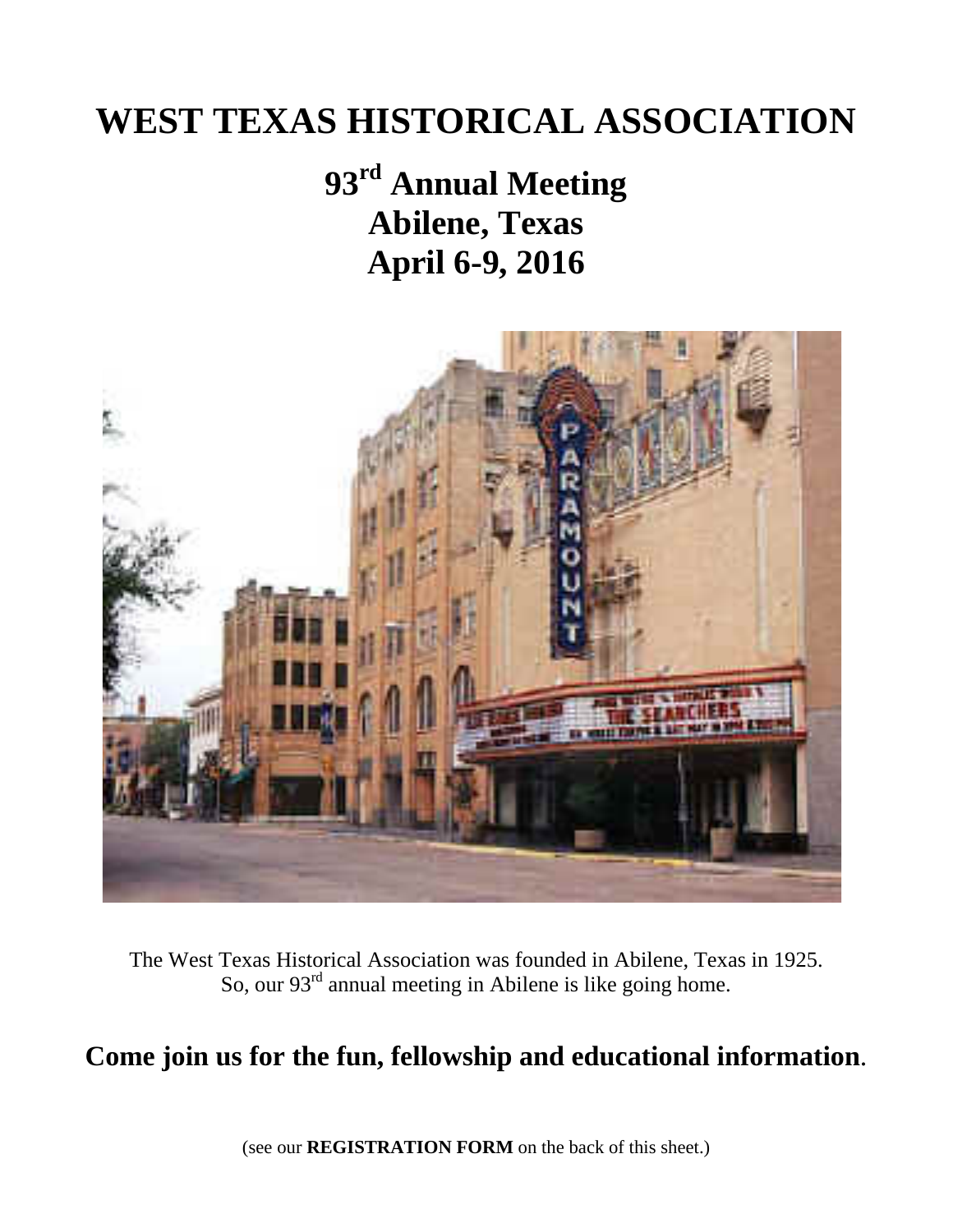### **93rd Annual Meeting of The West Texas Historical Association**

### **April 6-9, 2016 Abilene, Texas**

## **Please complete this registration form and return by Friday, April 1, 2016:**

**All Hotel reservations MUST be made by March 20, 2016**, Hotel – MCM Eleganté Suites, Abilene, **All Rooms are Suite rooms** – all sessions will be at the Hotel.

for reservations **– (325) 698-1234**. Rate of \$104.00 per night, Full Breakfast Included.

| Tai Kreidler                                                                                                                                 | 806/742-0496<br>Fax: |                                                                                                                                                      |
|----------------------------------------------------------------------------------------------------------------------------------------------|----------------------|------------------------------------------------------------------------------------------------------------------------------------------------------|
| <b>West Texas Historical Association</b><br>P.O. Box 41041<br><b>Texas Tech University</b><br>Lubbock, Texas 79409                           |                      | Phone: 806/742-9076                                                                                                                                  |
| <b>Registration Form:</b>                                                                                                                    | Number               | Amount                                                                                                                                               |
| <b>Registration Fee</b>                                                                                                                      | \$30.00              |                                                                                                                                                      |
| (Students or Spouse of member $-$ \$15.00)<br>Friday Women's History Lunch (open to all)                                                     |                      |                                                                                                                                                      |
| Friday Night Reception at the Hotel Followed by<br>the President's Banquet, Johnson Room on the<br>Hardin-Simmons Campus, and Guest Speaker. |                      |                                                                                                                                                      |
| <b>Saturday Presidential Address/Lunch,</b><br>and Business Meeting MCM Hotel                                                                |                      |                                                                                                                                                      |
| Special Tours and Activities<br>Wednesday, April 6 <sup>th</sup> . ICBM Tour Buffalo Gap Village,<br>& Supper at Perini's Steakhouse         |                      |                                                                                                                                                      |
| Thursday, 7 <sup>th</sup> . All day. BUS Tour - Fort Tour, Art Museum, \$35.00 ______<br>and Bankhead Highway Tour. Lunch is Included        |                      | $\label{eq:2} \begin{array}{ll} \mathcal{L}_{\text{max}}(\mathcal{L}_{\text{max}}) = \mathcal{L}_{\text{max}}(\mathcal{L}_{\text{max}}) \end{array}$ |
| Thursday Night "Early Bird" Dinner at the MCM Hotel<br>Board Meeting to follow @ 8:30 P.M.at the Hotel.                                      |                      |                                                                                                                                                      |
| Saturday, 9 <sup>th</sup> . Afternoon Tour Frontier Texas and tour of<br>Historic Abilene. Supper in Abilene at the BEE HIVE.                | \$25.00              |                                                                                                                                                      |
| <b>Total Amount Enclosed</b>                                                                                                                 |                      |                                                                                                                                                      |
| (Make all checks payable to WTHA or West Texas Historical Association)                                                                       |                      |                                                                                                                                                      |
|                                                                                                                                              |                      |                                                                                                                                                      |
| ADDRESS EXAMPLE Phone Email Email                                                                                                            |                      |                                                                                                                                                      |
|                                                                                                                                              |                      |                                                                                                                                                      |

**Please include the names of all members and guests that will attend the meeting. Attach a list of names of persons and address if required.**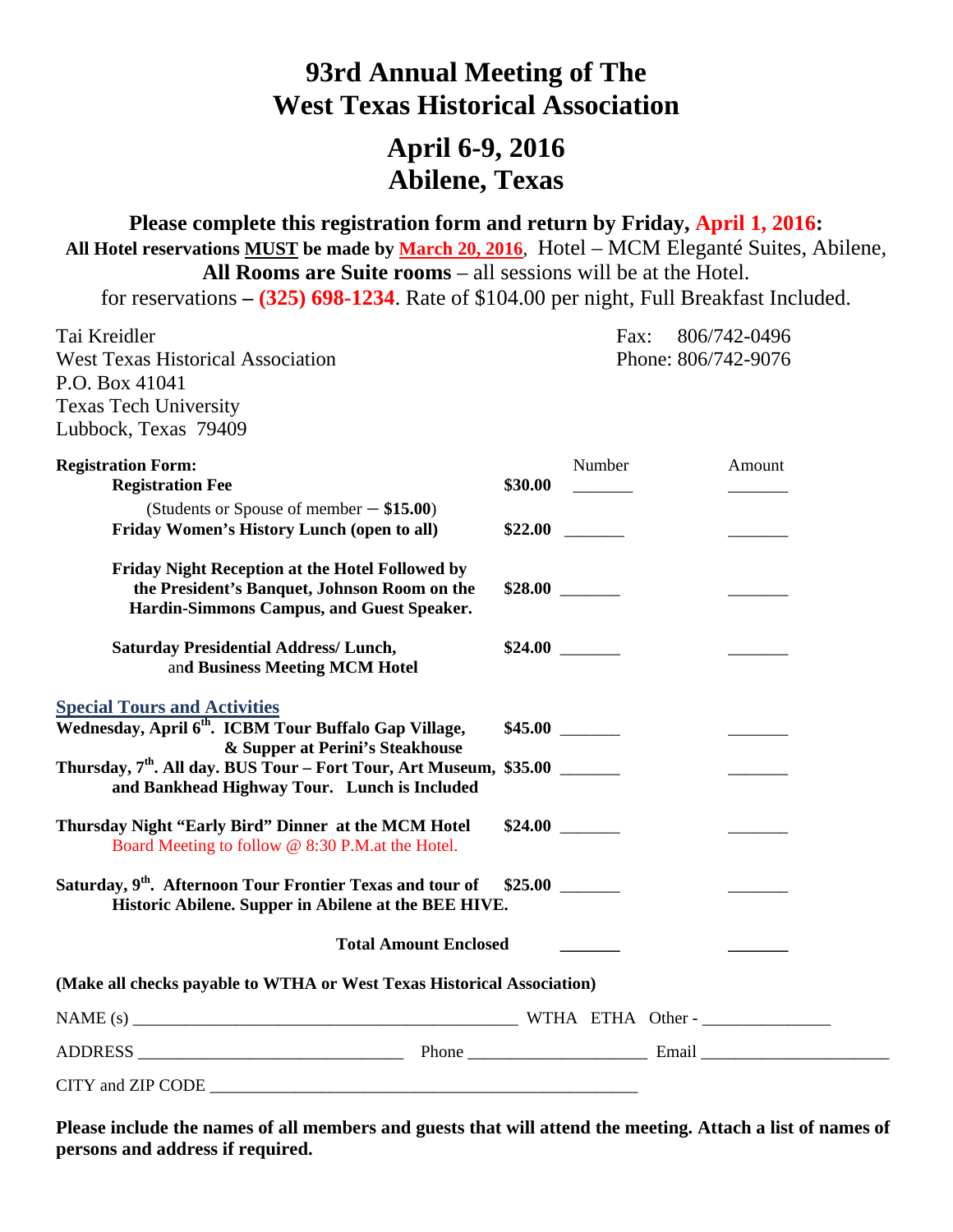#### **A Short Schedule of Events** for the 93rd meeting of WTHA in Abilene, Texas:

| A SHOLT SCHEDULE OF EVENTS TOF THE 2010 INCOMING OF WITH A THE ADDRIVE, TEADS. |                                                                                                 |  |  |
|--------------------------------------------------------------------------------|-------------------------------------------------------------------------------------------------|--|--|
| Wednesday, April 6, 2016 – Special Conference Coordinator's Tour               |                                                                                                 |  |  |
| $1:00 \text{ pm} - 8:00 \text{ pm}$                                            | Tour of the Atlas ICBM Silo south of Abilene and the Historic Buffalo Gap Village. Supper at    |  |  |
|                                                                                | Perini's Ranch Steak House. (see flyer).                                                        |  |  |
|                                                                                | Thursday Day Tour and Evening, April 7, 2016                                                    |  |  |
| $8:00$ a.m. $-5:30$ p.m.                                                       | <b>BUS Tour to Fort Phantom Hill, Fort Griffin, and Old Jail Art Center in Albany. Lunch in</b> |  |  |
|                                                                                | Albany followed by a tour of part of the Historic Bankhead Highway east of Abilene. Dan Smith   |  |  |
|                                                                                | will be our "on Bus" Guide. Several stops are planned. (see flyer)                              |  |  |
| 7:00 pm $-$ 8:15 p.m.                                                          | Early Bird Supper in the MCM Hotel Ballroom.                                                    |  |  |
| $8:30 \text{ pm} - \textbf{till}$                                              | WTHA Board Meeting in the MCM Hotel Meeting room.                                               |  |  |
| Friday, April 8, 2016                                                          |                                                                                                 |  |  |
| $8:00$ a.m. $-4:00$ p.m.                                                       | Registration in the MCM Hotel Lobby Area                                                        |  |  |
| $8:30$ a.m. $-11:15$ am                                                        | $S_{\text{essions}}$ – see schedule – over 40 papers – MCM Hotel                                |  |  |
| 11:30 a.m. $- 12:45$ pm                                                        | Women's History Lunch in the MCM Hotel Ballroom.                                                |  |  |
| 1:00 p.m. $-4:30$ p.m.                                                         | $S_{\text{essions}}$ – see schedule – over 40 papers – MCM Hotel                                |  |  |
| 5:30 p.m. $-6:45$ p.m.                                                         | President's Reception in the MCM Hotel main area.                                               |  |  |
| 7:00 p.m. $-8:30$ p.m.                                                         | WTHA Banquet at the Johnson Room on the Hardin Simmons Campus. Transport available.             |  |  |

8:15 pm – 9:30 p.m. Evening program – Speaker – Glen Ely

#### **Saturday, April 9, 2016**

| $7:30$ a.m. $-11:00$ a.m. Registration in the MCM Hotel Lobby Area |
|--------------------------------------------------------------------|
| $8:00$ a.m. $-12:15$ a.m. Sessions – see schedule – MCM Hotel      |
| Luncheon in the MCM Hotel Ballroom                                 |
| <b>Frontier Texas</b> then a tour of historic Abilene.             |
| Supper in Abilene.                                                 |
|                                                                    |

### **WTHA 2016 CONVENTION NEWS THAT YOU CAN USE**

**WHERE**: All meetings will be held at the **MCM Eleganté Suites Hotel, 4250 Ridgemont Drive, Abilene, Texas.**

**SESSIONS**: **All sessions** will be held at the **MCM Hotel meeting rooms** (see map).

**EXHIBITORS:** Some exhibitors are already registered (please see program). Others who might be interested in showing items should call Freedonia Paschall at 806-742-3749 or email[: Freedonia.Paschall@ttu.edu.](mailto:Freedonia.Paschall@ttu.edu) Book exhibitors will be housed in the west side Lobby of the MCM Hotel.

**SILENT AUCTION**: A silent auction will be held in **the west meeting room of the MCM Hotel**. Members who are interested in donating items, please send those to Freedonia Paschall, WTHA, TTU, MS 41041, Lubbock, Texas 79409. The auction ends at 11 A.M. Saturday, with book pickup from 11:30 A.M. – 12:00 P.M. on Saturday

#### **LUNCH FRIDAY 12:00 P.M. – Women's History Lunch, MCM Hotel Ballroom, everyone welcome.**

**THURSDAY EVENING**: The "Early bird dinner" will be at the MCM Hotel in the Center Ballroom. **(WTHA Board Meeting following at 8:30 P.M. in the west side meeting room.)**

**FRIDAY RECEPTION AND BANQUET**: The reception will be held in the Main Area at the MCM Hotel. President's Dinner to follow at Hardin Simmons University in the Johnson Room. Transportation available. **(7:00–9:30 p.m.)** See schedule.

**SATURDAY LUNCHEON AND BUSINESS MEETING:** The Saturday Luncheon will be held from 1:00 – 2:30 p.m. in the **Center Ballroom of the MCM Hotel**.See schedule.

**HOTEL:** For room reservations call the **MCM Eleganté Suites a[t \(325\) 698-1234.](javascript:void(0)) Suite Room Rate** – **\$104 per night including a full breakfast. Be sure to tell them that you are with the WTHA Group.** 

#### **Reservation deadline is March 20, 2016**

**(See Tour and activity detail on the back of this sheet)**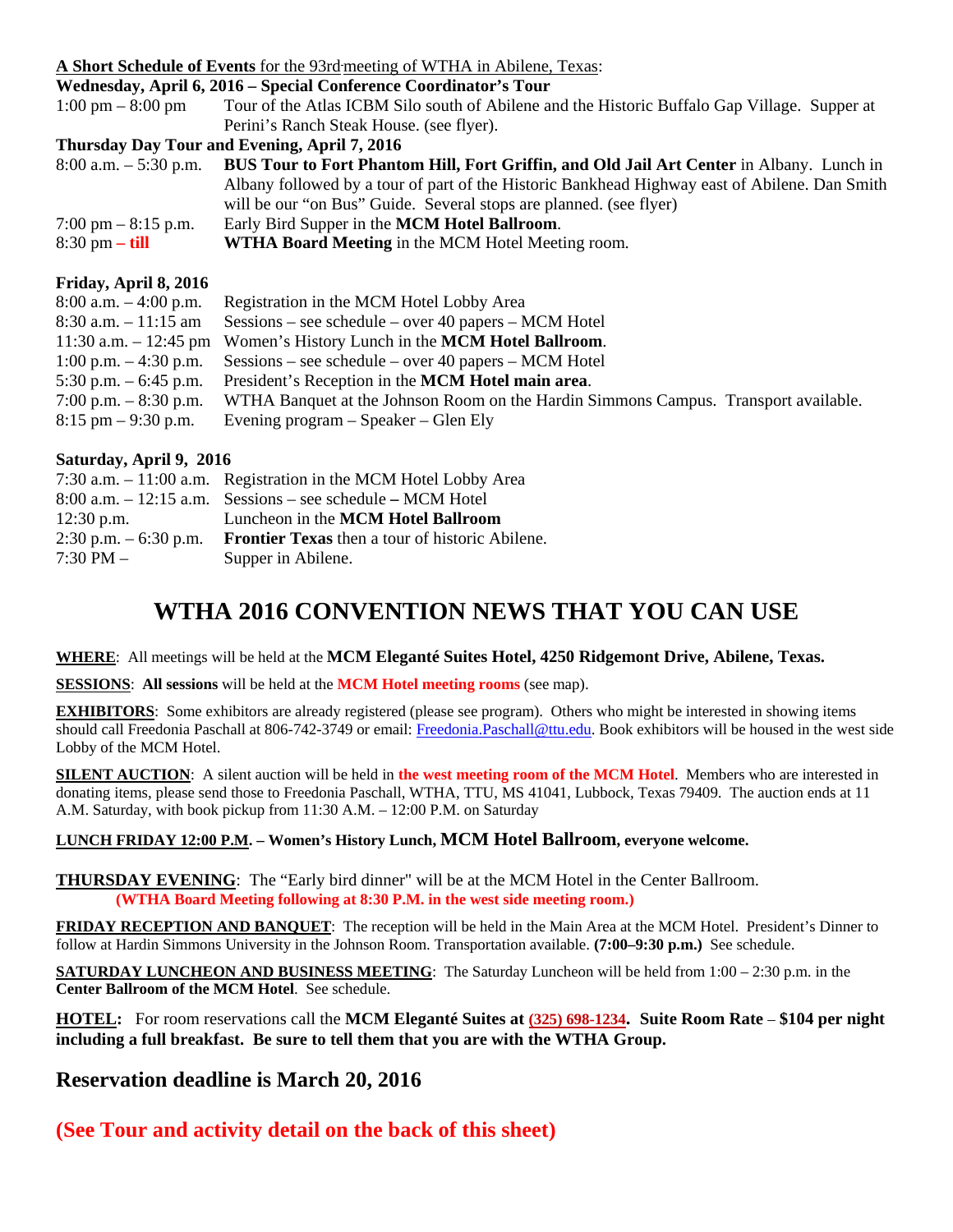### **WEST TEXAS HISTORICAL ASSOCATION** – April 6-9, 2016 – Abilene, Texas

#### **Tour and events schedule (meeting presentations on Friday and Saturday morning)**

### **All events and meeting presentations will be held at the MCM Hotel unless otherwise noted.**

#### **Wednesday April 6, 2016 – Afternoon 1:30 PM till (see tour sheet)**

Atlas ICBM Historic Site Buffalo Gap Historic Village Supper at Perini's Ranch Steak House (about 7 PM) then return to Hotel.

#### **Thursday April 7, 2016 – 8 AM (see tour sheet)**

Fort Phantom Hill Cemetery (this section approx. 4 hours) Fort Phantom Hill State Historic Site Fort Griffin State Historic Site (Albany) Old Jail Art Museum (Albany)

Lunch at the BEE HIVE Café (Albany)

Caddo, Texas (Bankhead Highway) (This section approx. 4 hours) Thurber Hill Rest Stop and Museum (Ranger) Cisco via Highway 6 from Ranger Putnam on Bankhead Highway Baird on Bankhead Highway Clyde on Bankhead Highway **Abilene to Hotel around 5:30 PM to 6 PM**

#### **Early Bird Reception and Meal at MCM Hotel around 7 PM**

**Board Meeting at Hotel (West Side Meeting Room) around 8:30 PM** – **.**

**Friday night Banquet at the Johnson Building on Campus (Reception at Hotel at 5:30 PM)** 7:00 PM – 9:00 PM (return to Hotel) Transportation Available.

### **Saturday Afternoon Tour – April 9, 2016 – 2 PM -- (best fit for time available)**

Frontier Texas – Abilene World War II Museum Bankhead Highway Courts Old Weather Bureau Building Abilene Grace Hotel and Depot – Abilene Downtown Airport on the Bankhead Highway Supper at the BEE Hive CAFE in Abilene (about 7:30 PM) then return to Hotel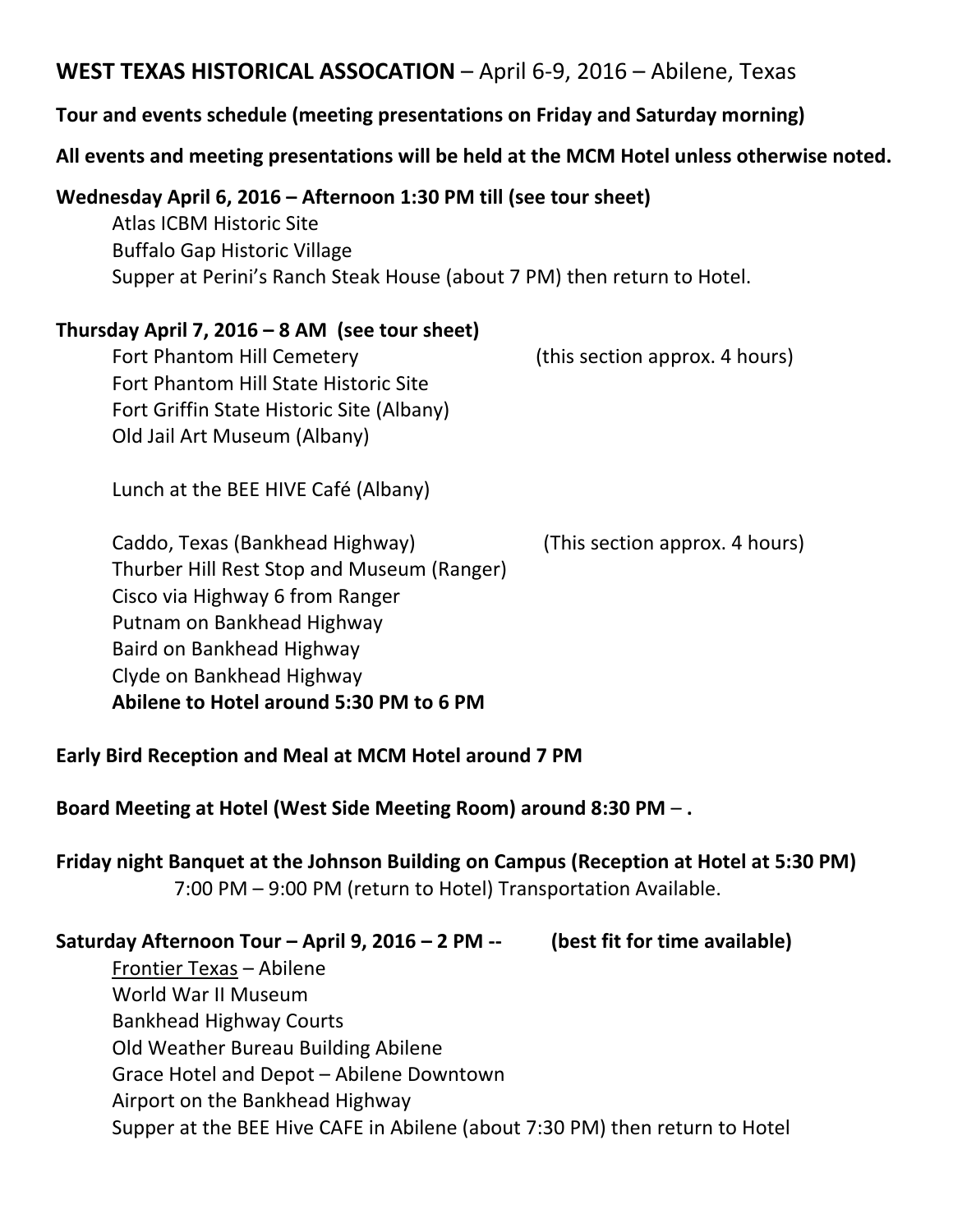## WEST TEXAS HISTORICAL ASSOCIATION Abilene, Texas Wednesday, April 6, 2016 Tour

Starting at 12:30 p.m. from the MCM Hotel. Located just south of Abilene are two Atlas ICBM underground silo facilities. This is a rare opportunity to see the scope and size of the silos used to house the ICBMs that were the main U.S. deterrent against the Soviet Union during the Cold War from the 1960s through the 1990s. Even with the missiles removed, the empty facility is impressive to see. Bring a camera and photograph what Cold War tax dollars paid for. Often called the "minutemen missile" honoring the historic defenders of Concord and Lexington, they stood as a bulwark against the Soviet Union. These sites are currently under the control of the Abilene Atlas ICBM Historical Society Inc**. You really do not want to miss this opportunity.**





**Sorry, no rocket ride available.**

Buffalo Gap Historic Village is a large museum of fifteen outdoor structures and West Texas artifacts that reach back to the late 19th century and the early 20th century located in the small town of Buffalo Gap south of Abilene, Texas. The museum focuses particularly upon the years 1883, 1905, and 1925. The village is centered on the original Old Taylor County Courthouse and Jail from 1879. Several entire buildings have been moved to the village from other parts of the state for display, including an early Texaco gasoline station. This is

an easy walking tour that features many artifacts and local history of the area.

After your ICBM silo and Buffalo Gap Village experience, we will head to the nearby Perini Ranch Steakhouse for a relaxing evening and great food. Perini's Steakhouse is well known throughout Texas and beyond. For good food and drink when you are in the Abilene area you cannot beat Perini's. Sit back and enjoy the fun, fellowship, and food. Later, we will return to the MCM hotel.

# **Plan to be a part of this unique tour**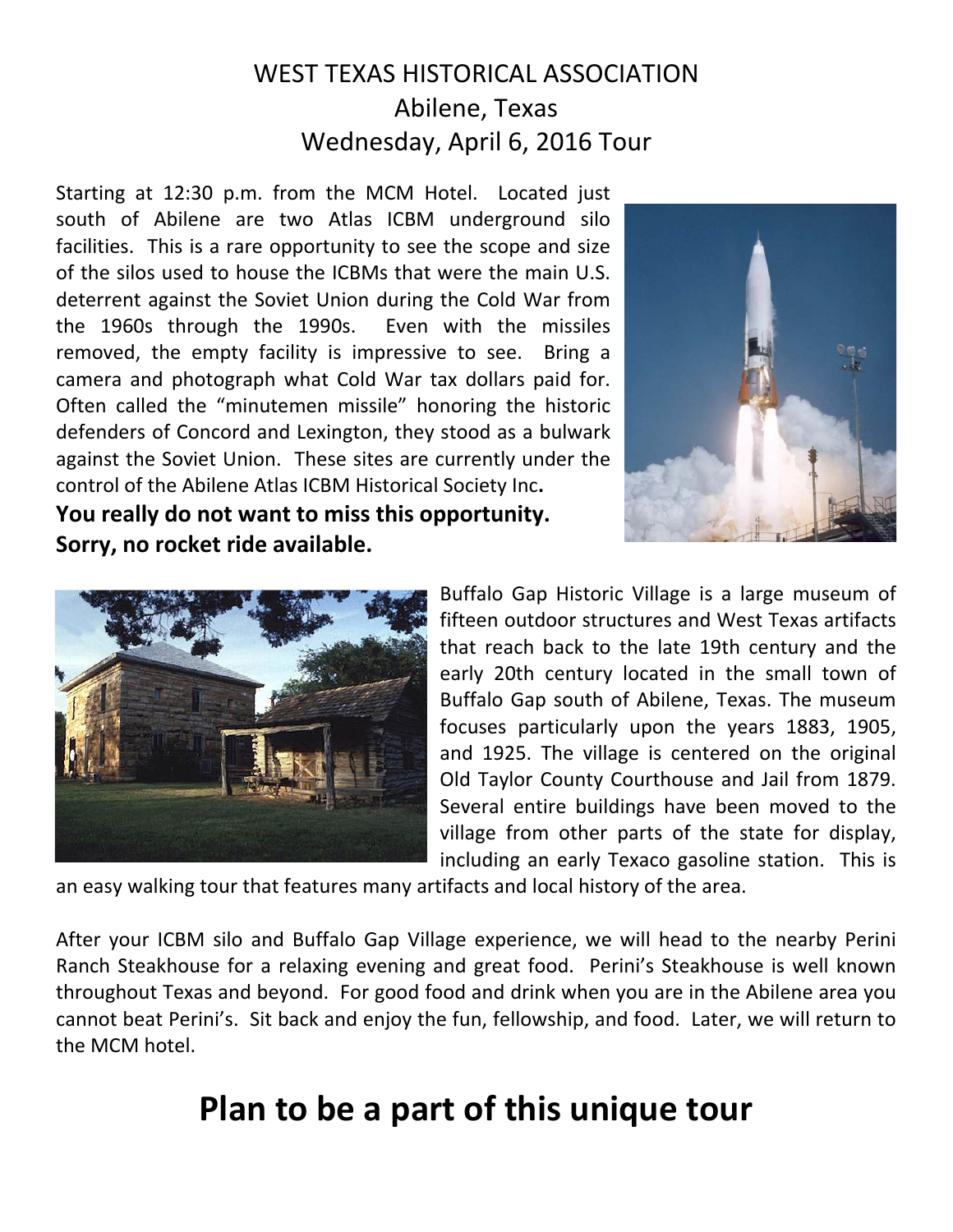### **WEST TEXAS HISTORICAL ASSOCIATION Abilene Meeting 2016 Thursday, April 7, 2016 Tour**

Bus Tour of Local Forts and the Bankhead Highway. The Bus will leave MCM Hotel at 8:00 a.m.



**Fort Phantom Hill and the Fort Phantom Hill Cemetery** are private properties registered with the Texas State Historical Association. Fort Phantom Hill is one of the most pristine historic sites in Texas. It was one of the second line of forts laid out in the early 1850's to protect the westward-moving frontier of Texas settlement.

Originally known as the "Post on the Clear Fork of the Brazos," the fort was occupied by the U.S. Army from 1851 until 1854. Shortly after the army abandoned Fort Phantom Hill, fire destroyed most of the log walls and thatched roofs of the post's buildings. However, much remains of the

old fort for visitors to explore, inspect and study, including three original stone buildings, more than a dozen stone chimneys, and stone foundations from the original fort. Some flat level walking required.

Holding command over the Southern Plains, Fort Griffin served as one in a line of western defensive forts from 1867 to 1881. Remnants of the fort remain today at **Fort Griffin State Historic Site**, which is also home to the Official State of Texas Longhorn Herd. The Historic Fort Griffin Site is located just north of the city of Albany, Texas. There are tours offered to groups such as ours. Some walking required on level ground.





**The Old Jail Art Center** is located in downtown Albany, Texas. It houses a collection of contemporary art and sculptures in a pleasant atmosphere. The visit to this art center will have something to please everyone. **We will have lunch in Albany.**

Leaving Albany to the east, we will be traveling on a branch route of the Bankhead Highway through Caddo to Strawn, where we will join with the main route of the Bankhead. We will stop at the new Thurber Hill Rest Stop and Museum just outside of Ranger. We will then travel west on the old red brick road from Ranger to Cisco then west on the old Bankhead Highway (parallel to I20) through Putnam, Baird, Clyde, and back to Abilene. There will be lots to see of the old highway as we travel this historic route. Dan Smith, regional historian, will be our guide for Bankhead Highway part of the trip.

**We will be back to the MCM Hotel at about 6:00 p.m., in time for the Early Bird dinner at the hotel at 7 p.m.**

# **Plan to join us for this tour through history.**